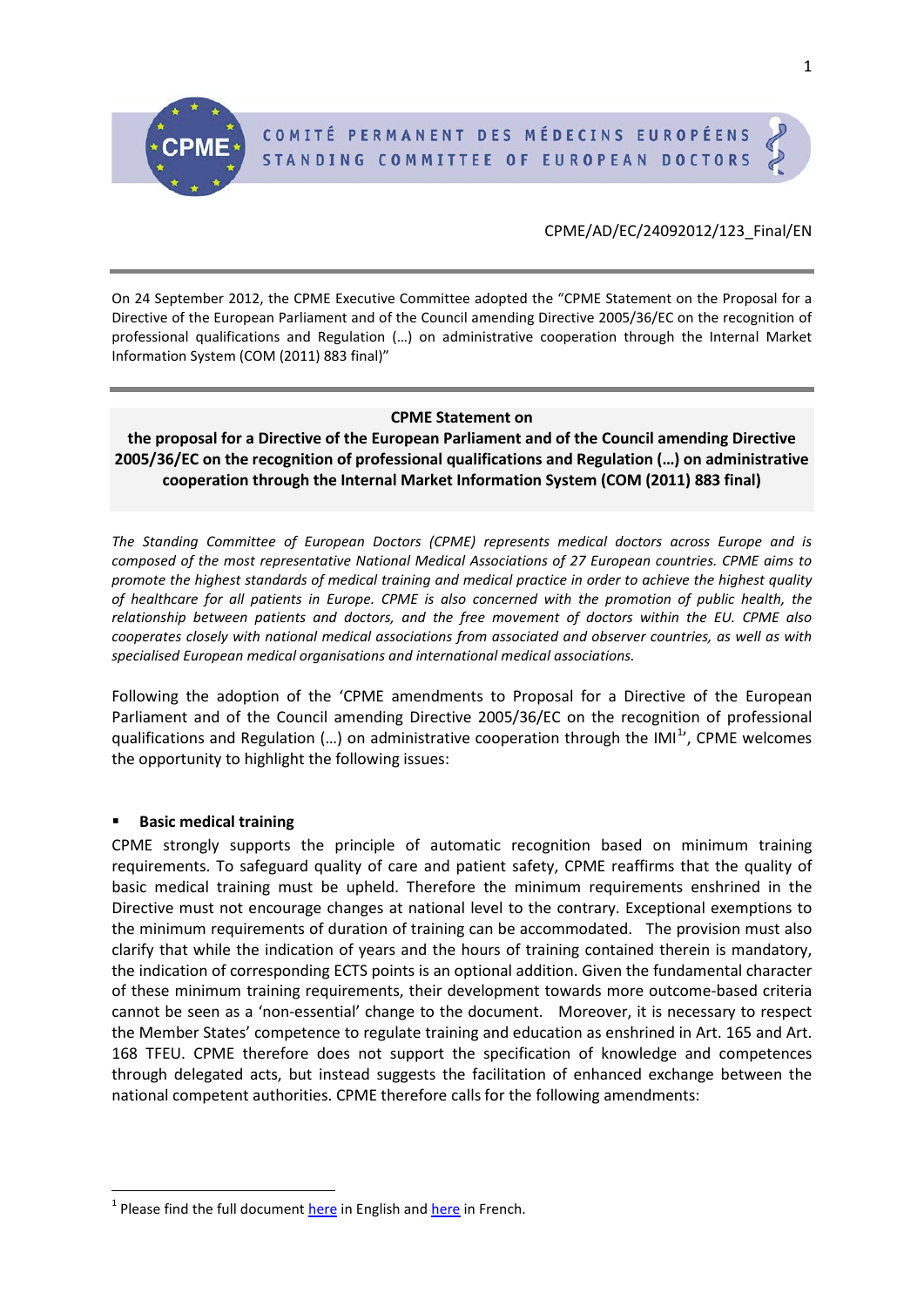

## *Article 24 paragraph 2 – Amendment*

2. Basic medical training shall comprise a total of at least five *six* years of study, which *in addition* may also be expressed with the equivalent ECTS credits, and shall consist of at least 5500 hours of theoretical and practical training provided by, or under the supervision of, a university.

For persons who began their studies before 1 January 1972, the course of training referred to in the first subparagraph may comprise six months of full-time practical training at university level under the supervision of the competent authorities.

*By derogation from the first subparagraph, Member States may exceptionally notify, in accordance with the procedure set out in Article 21a, a course of training comprising less than six years of study, which in addition may also be expressed with the equivalent ECTS credits, consisting of at least 5500 hours of theoretical and practical training provided by, or under the supervision of, a university. In these cases, the report referred to in Article 21a paragraph 2 shall be accompanied by an additional assessment by an independent body confirming that the course of training is sufficiently quality assured and compliant with the relevant requirements of this Directive.* 

## *Article 24 paragraph 4 – Amendment*

The Commission shall be empowered to adopt delegated acts in accordance with Article 58a to specify:

*The Commission shall support and facilitate cooperation and the exchange of information among Member States working within a network connecting competent authorities designated by the Member States.* 

*The objectives of the network of the competent authorities shall be to:* 

*(a) work towards more transparency by exchanging information and good practices on the content of basic medical training and specialist medical training, with a view to achieving a high level of trust;* 

## *(b) work towards guidelines on:*

(a*i*) the adequacy of knowledge of sciences referred to in point (a) of paragraph 3 in line with scientific and technological progress and the necessary competences that such knowledge should entail;

(b*ii*) the degree of sufficiency of understanding of the items referred to in point (b) of paragraph 3 and the necessary competences for such understanding in line with scientific progress and developments in education in Member States

(c*iii*) the adequacy of knowledge of clinical disciplines and practices, as referred to in point (c) of paragraph 3, and the necessary competences such knowledge should lead to in the light of scientific and technological progress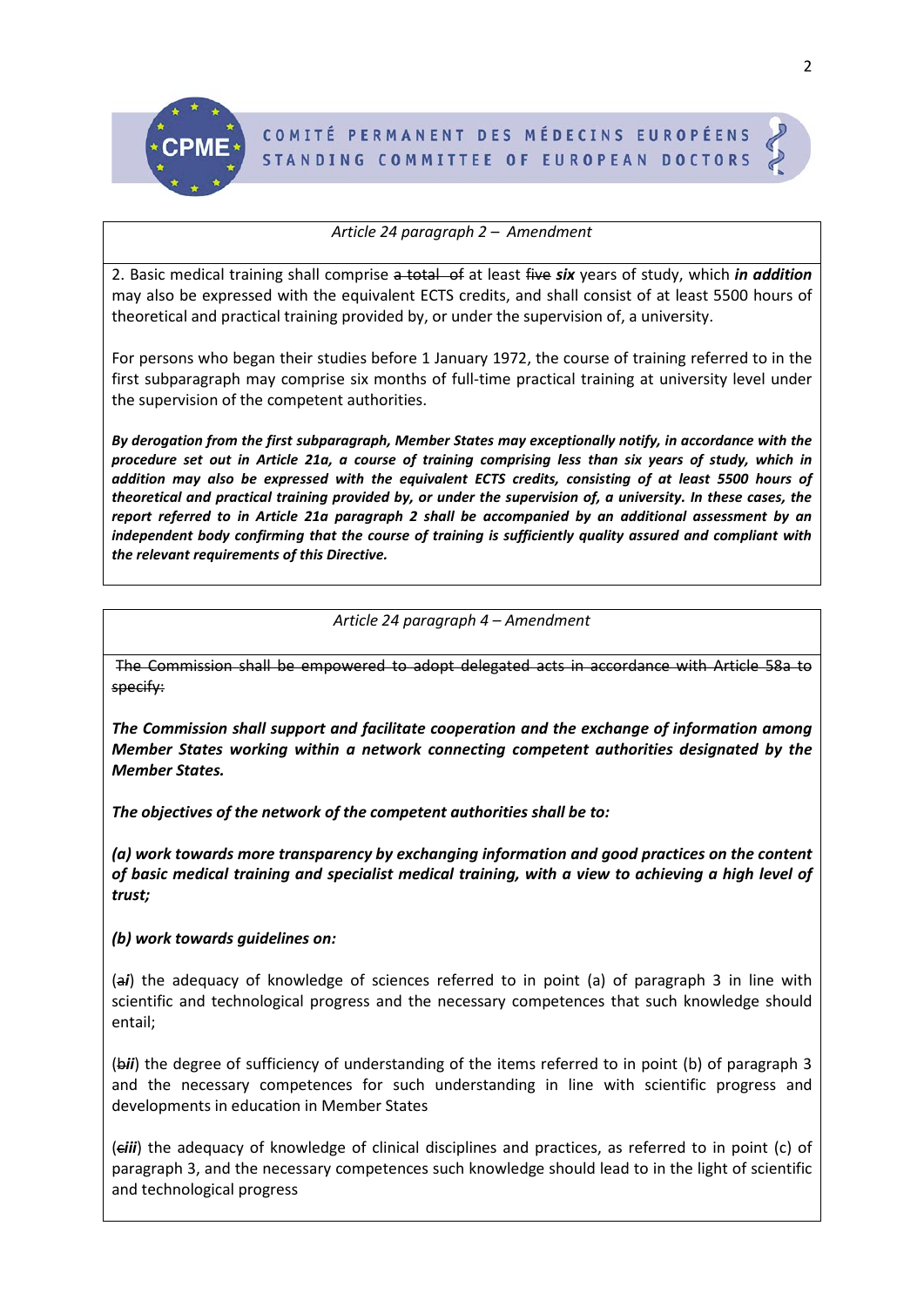(div) the suitability of clinical experience referred to in point (d) of paragraph 3 and the necessary competences that such experience should entail in the light of scientific and technological progress as well as developments in education in Member States.

*The Commission shall, in accordance with Article 58a adopt the necessary measures for the establishment, management and transparent functioning of this network.*

# **Medical specialties**

CPME would like to reaffirm its opposition to the Directive's distinction between 'specialist medical training' and 'specific training in general medical practice' as defined by Art. 25 and Art. 28 respectively. Whereas a convergence of these provisions must be the ultimate aim, CPME calls for the acknowledgement of family medicine as a speciality on equal footing with all other medical specialties under Art. 25 of the Directive. As regards the granting of partial exemptions to specialist training on the basis of previous training, it is necessary to clarify the applicable provisions according to context. CPME therefore calls for the following amendments:

## *Recital 14a – NEW*

*Given with the development of the medical profession, the differentiation in Directive 2005/36/EC between 'specialist medical training' and 'specific training in general medical practice' is no longer an adequate approach to regulating medical specialisations. The complex nature of the activities and tasks of practitioners with the specialisation in general practice or family medicine has necessitated an evolution due to which this specialty is equal to the other medical specialisations and treated as such in national regulations in many Member States. This equal footing should be reflected in Union legislation in order to facilitate and encourage the consolidation of the specialisation in general practice or family medicine, including the alignment of the minimum duration of the specialist medical training. The review of Directive 2005/36/EC should therefore respond to this development with a view to a complete convergence of the current provisions on 'specialist medical training' and 'specific training in general medical practice'.* 

# *Article 25 paragraph 1 – Amendment*

1. Admission to specialist medical training, *including specific training in general medical practice,* shall be contingent upon completion and validation of a basic medical training programme as referred to in Article 24(2) in the course of which the trainee has acquired the relevant knowledge of basic medicine.

# *Article 25 paragraph 3a – Amendment*

3a. Member States may lay down in their national legislations partial exemptions from *take* parts of the specialist medical training, *into account in their national legislation for no more than one-third of the national duration of specialist medical training* if that part of the *specialist* training has been followed already during the completion of another specialist training programme which is listed in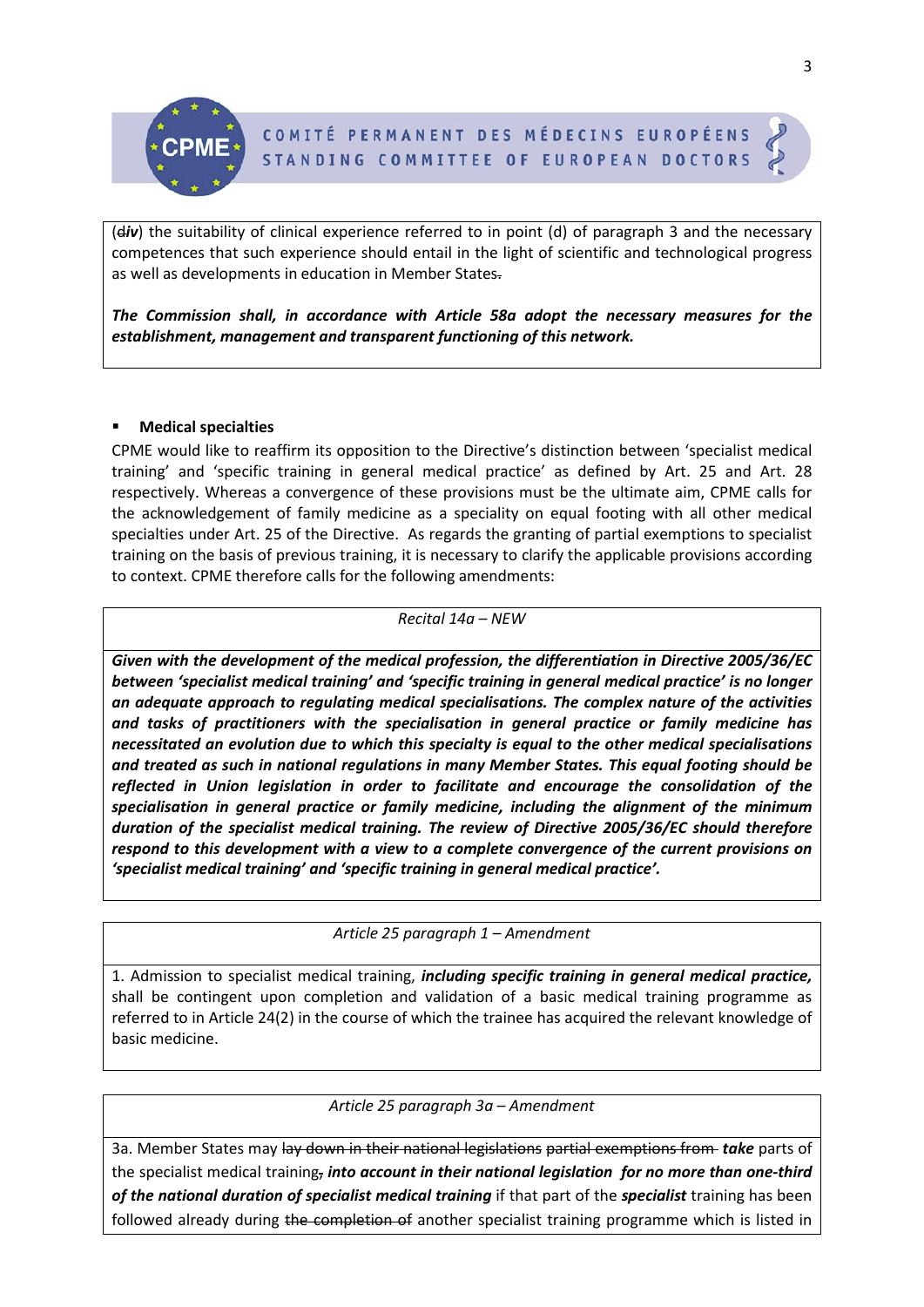point 5.1.3 of Annex V*,* and provided that the former specialist qualification has already been obtained *pursued* by the professional in that *the same* Member State. *In addition to this, Member States may lay down in their national legislations partial exemptions from parts of specialist medical training for a maximum of 12 months if that part of the specialist training has been followed already during the completion of another comparable specialist training programme which is listed in point 5.1.3 of Annex V or if relevant professional experience gained within another specialist training programme is certified by a competent authority and provided that the former specialist qualification has already been obtained by the professional in that Member State.* Member States shall ensure that the granted exemption is not more than one-third of the minimum duration of specialist medical training courses as referred to in point 5.1.3 of Annex V and *are required to consult the relevant competent authorities when determining the rules governing the exemptions*.

Each Member State shall notify the Commission and the other Member States of their national legislation concerned together with detailed justification for such *parts of specialist training taken into account and* partial exemptions.

## **Partial access**

CPME believes that Directive 2005/36/EC not only regulates professionals' rights, but more importantly also safeguards the rights of patients and consumers. In the case of doctors, it is imperative for patient safety that there is no ambiguity concerning the activities a professional who has gained recognition under this legislation is permitted to practice. CPME therefore strongly supports an explicit exemption for doctors of medicine from the application of the principle of partial access, regardless of the recognition regime applied to their qualifications. CPME therefore calls for the following amendments:

*Recital 4 – Amendment*

Directive 2005/36/EC only applies to professionals who want to pursue the same profession *which they are qualified to exercise in their home Member State, that is to say the Member State in which access to the profession was first granted,* in another Member State. There are cases where the activities concerned are part of a profession with a larger scope of activities in the host Member State. If the differences between the fields of activity are so large that in reality a full programme of education and training is required from the professional to compensate for shortcomings and if the professional so requests, a host Member State should under these particular circumstances grant partial access *to the profession*. However, in case of overriding reasons of general interest, such as in the case of a doctor of medicine or other health professionals, a Member State should be able to refuse partial access. *Partial access shall not be granted to the medical profession as regulated under Title III Chapter III and including cases mentioned in Article 10 point b.*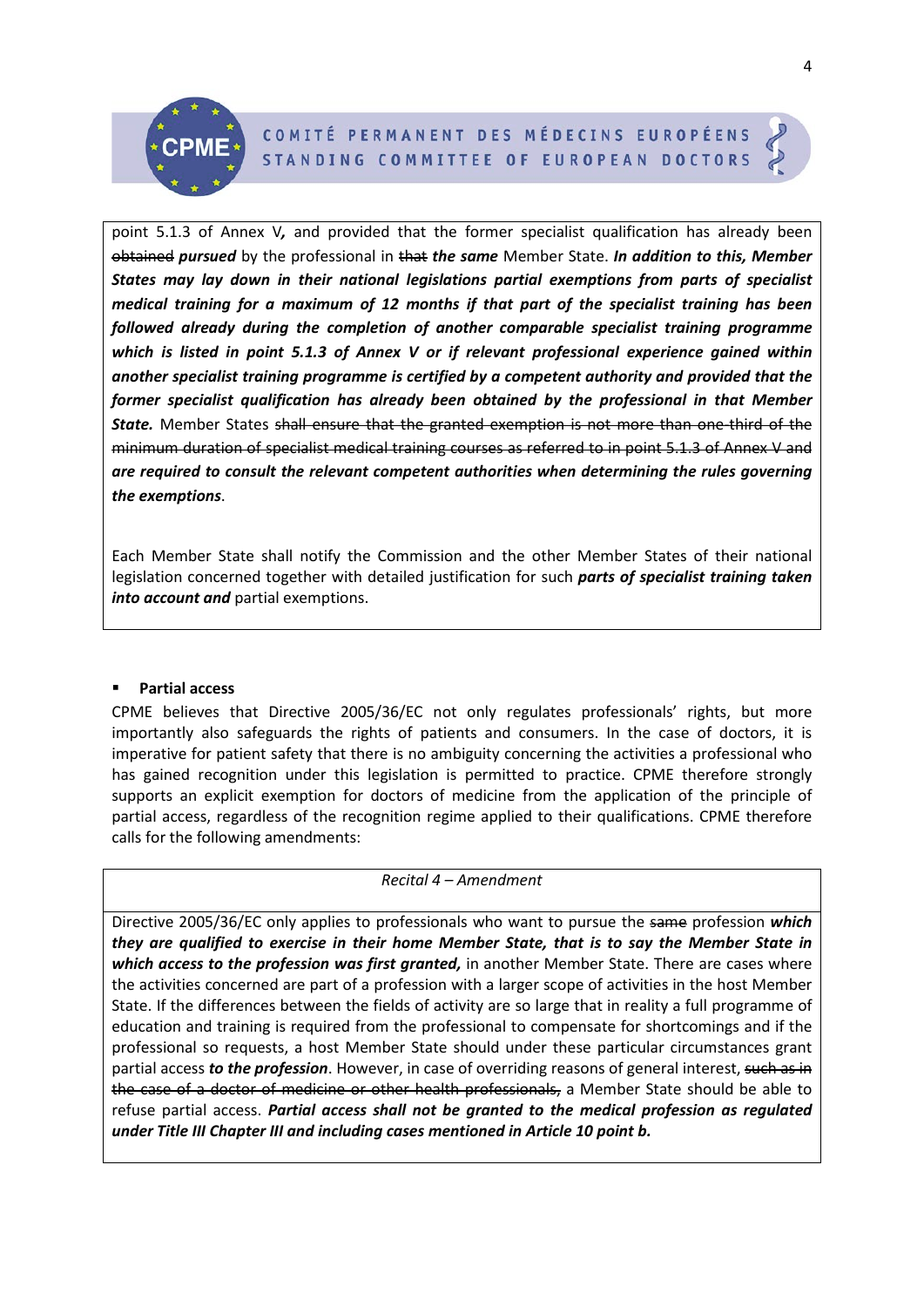

*Article 4f paragraph 2 – Amendment*

2. Partial access may be rejected if such rejection is justified by an overriding reason of general interest, such as public health, it would secure the attainment of the objective pursued and it would not go beyond what is strictly necessary. *Partial access shall not be granted to the professions of doctor of medicine of general practice, or specialist doctor of medicine.* 

# **Alert mechanism**

CPME strongly supports the strengthening of patient safety through the introduction of an alert mechanism. However it is necessary to clarify the provision to ensure it is applied appropriately. First the different recognition regimes should not be reflected in a differentiation in the applicability of the alert mechanism. Nor should the alert mechanism infringe on fundamental rights, such as the presumption of innocence. CPME therefore calls for the following amendments:

## *Recital 22 – Amendment*

Whilst the Directive already provides for detailed obligations for Member States to exchange information, such obligations should be reinforced. Member States should not only react to request for information but also alert other Member States in a proactive manner. Such alert system should be similar to that of Directive 2006/123/EC. A specific alert mechanism is however necessary for health professionals benefiting from automatic recognition *regulated* under Directive 2005/36/EC. This should also apply to veterinary surgeons unless the Member States have already triggered the alert mechanism provided for in Directive 2006/123/EC. All Member States should be alerted *each other* if a professional due to a disciplinary action or criminal conviction *is no longer entitled to practice or is restricted in the practice of his profession in the home, host or other Member State following the final decision of a competent body* is no longer entitled to move to another Member State. This alert should be activated through the IMI regardless of whether the professional has exercised any of the rights under Directive 2005/36/EC or of whether he has applied for recognition of his professional qualifications through the issuance of a European Professional Card *Electronic Certificate* or through any other method provided for by that Directive. The alert procedure should comply with Union law on the protection of personal data and other fundamental rights.

# *Article 56a - Amendment*

1. The competent authorities of a Member State shall inform the competent authorities of all other Member States and the Commission about the identity of a professional who has been prohibited *or restricted* by *a final decision of* national authorities or courts from pursuing, even temporarily, on the territory of that Member State the following professional activities:

(a) doctor*s* of medicine of general practice possessing evidence of a formal qualification referred to in point *5.1.1, 5.1.3 and* 5.1.4 of Annex V;

(b) specialist doctor of medicine possessing a title referred to in point 5.1.3 of Annex V;

*(b) doctors with basic training and specialist doctors referred to in Article 10 point b;*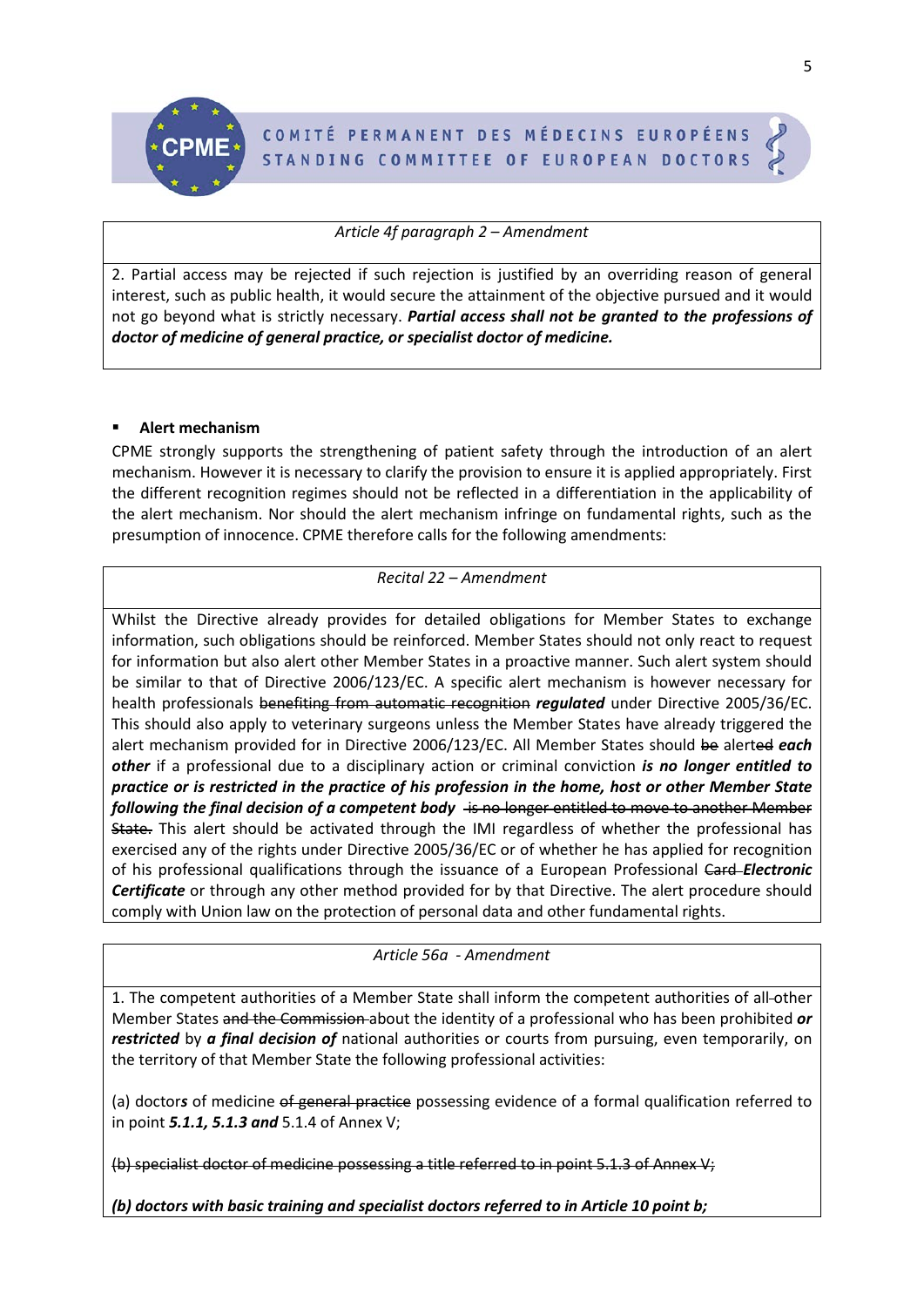# […]

2. In the cases not covered by Directive 2006/123/EC, where a professional established in a Member State carries out a professional activity under a professional title other than those referred to in paragraph 1 and within the framework of this Directive, a Member State shall inform without delay other Member States concerned and the Commission upon gaining actual knowledge of any conduct, specific acts or circumstances which is related to such activity and which could cause serious damage to the health or safety of persons or to the environment in another Member State. That information shall not go beyond what is strictly necessary to identify the professional concerned and shall include the reference to the decision of

a competent authority prohibiting him or her from pursuing the professional activities. Other Member State*s* may request further information under the conditions set out in Articles 8 and 56.

[…]

4. Member States shall provide that *the* professionals on which *an* alerts are *is* sent to other Member States are *is* informed in writing of decisions on *the* alerts *by the competent authority sending the alert* at the same time as the alert as such *is sent to the competent authorities of the other Member States. The professional*, may appeal to national courts against the decision or apply for rectification of such decisions and shall have access to remedies in respect of any damage caused by false alerts to other Member States and in such cases the decision shall be qualified to indicate that it is subject to proceedings by the professional.

5. The Commission shall adopt implementing acts for the application of the alert mechanism. The implementing act shall include provisions on the competent authorities entitled to sending and/or receiving alerts, on complementing the alerts with additional information, on the withdrawal and closure of alerts, on rights of access to data, ways of correcting the information contained in the alerts, and measures to ensure the security of processing and retention periods. Those implementing acts shall be adopted in accordance with the advisory *examination* procedure referred to in Article 58.

# **Language knowledge**

CPME welcomes the proposal to clarify the process on the verification of professionals' language knowledge. The provision must ensure that the language verification is appropriate to ensure a professional's ability to practice in the host Member State, but remains separate from the recognition of qualifications. The competence to carry out systematic verifications, e.g. for doctors of medicine must lie with the competent authorities. CPME therefore calls for the following amendments:

*Recital 19 – Amendment*

Directive 2005/36/EC already provides for clear obligations for professionals to have the necessary language skills. The review of that obligation has shown a need to clarify the role of competent authorities and employers notably in the interest of patients' safety. *Patient safety requires that professionals can consult and otherwise communicate with their patients, both in direct contact*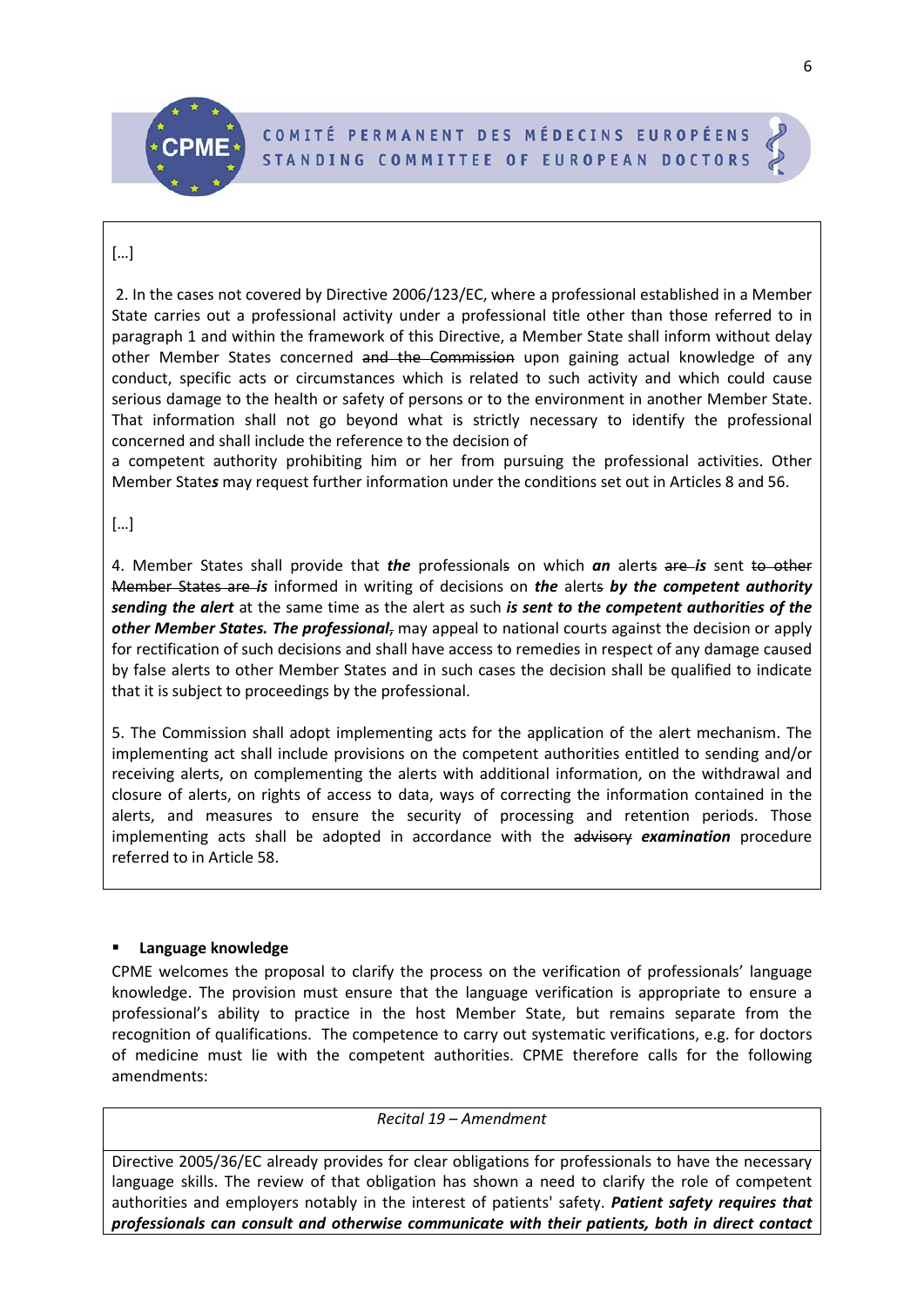*and other through other tools, as well as communicate and consult with the professional, regulatory, administrative and commercial infrastructure he or she practices in.* Language controls *knowledge verification* should however be reasonable *proportionate* and necessary for the jobs in question and*, but at the same time* should not constitute grounds for *denying the recognition of professional qualifications* excluding professionals from the labour market in the host Member State.

## *Article 53 paragraph 2 – Amendment*

A Member State shall ensure that any controls *verifications* of the knowledge of a language are carried out by a competent authority after the decisions referred to in Articles 4d, 7(4) and 51(3*2*) have been taken and if there is a serious and concrete doubt about the professional's sufficient language knowledge in respect of the professional activities this person intends to pursue.

In case of professions with patient safety implications, Member States may confer to the competent authorities the right to carry out-verify the language checking knowledge covering all professionals concerned if it is expressly requested by the national health care system, or in case of *including* selfemployed professionals not affiliated to the nationals health care system, by representative national patient organisations. *The verification of language knowledge shall establish that the professional is able to communicate with patients, both in direct contact and other through other tools, as well as consult and otherwise communicate with the professional, regulatory, administrative and commercial infrastructure he or she practices in.*

*Member States shall ensure the consultation of the national health care system and representative national patient organisations when establishing and reviewing the language verifications carried out by the competent authorities.* 

Any *verification* language control *knowledge* shall be limited to the knowledge of one of the official languages of the Member State according to the choice of the person concerned, it shall be proportionate to the activity to be pursued and free of charge for the professional. *Any fees which professionals may incur in relation to administrative procedures for the verification of language knowledge shall be reasonable, proportionate and commensurate with the costs incurred by the competent authority carrying out the language verification.* The person concerned shall be allowed to appeal such controls *verifications* before national courts.

## **European Professional Card**

CPME welcomes the proposal to modernise the recognition process by introducing a regime of electronic certificates. While this innovative regime has the potential to simplify and expedite the recognition process, it is necessary to ensure that recognitions issued thus adhere to the same quality standards as those granted under the existing regimes. This includes setting appropriate deadlines for processing applications and respecting the competence of the host Member State's competent authority to validate the recognition of qualifications. Tacit authorisation of applications due to elapsed deadlines cannot be applicable to doctors' qualifications if patient safety is to be safeguarded. Also it is necessary to clarify the circumstances of validity of recognitions under this regime, as well as that of the supporting documentation and its accessibility. CPME therefore calls for the following amendments: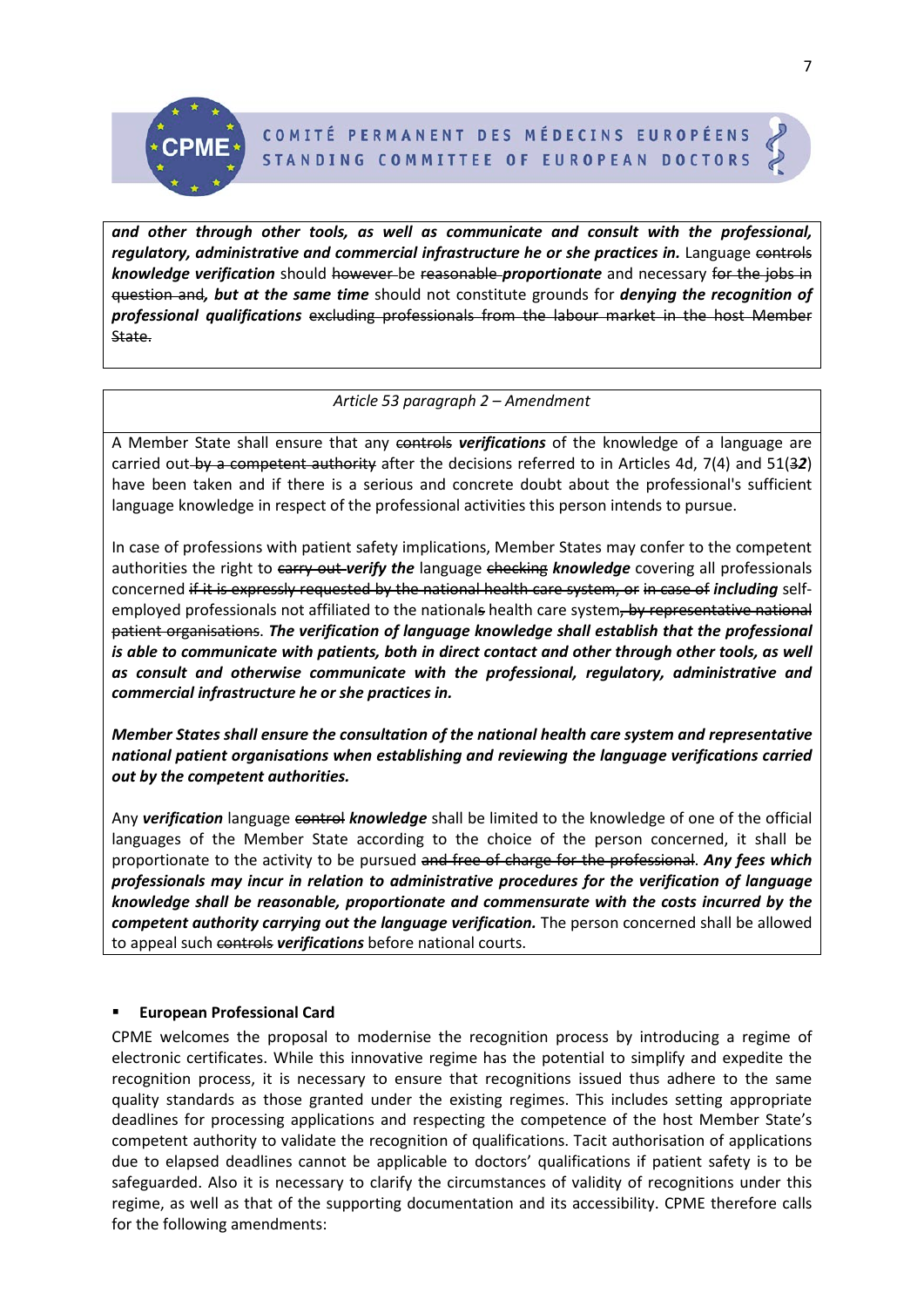

## *Article 4a – Amendment*

1. Member States shall provide a holder of a professional qualification with a European Professional *Electronic Certificate Card-upon his request and on condition that the Commission has adopted the* relevant implementing acts provided for in paragraph 6.

2. Member States shall ensure that the holder of a European Professional *Electronic Certificate* Card benefits from all the rights conferred by Articles 4b to 4e, upon validation of the Card *qualifications* by the competent authority of the relevant *host* Member State as provided for in paragraphs 3 and 4 of this Article.

3. Where the holder of a qualification intends to provide services under Title II other than those covered by Article 7(4), the European Professional *Electronic Certificate* Card shall be created and validated by the competent authority of the home Member State*, and validated by the competent authority of the host Member State* in accordance with Articles 4b and 4c.

4. Where the holder of a qualification intends to establish himself in another Member State under Chapters I to IIIa of Title III or to provide services under Article 7(4), the European Professional *Electronic Certificate* Card shall be created by the competent authority of the home Member State and validated by the competent authority of the host Member State in accordance with Articles 4b and 4d.

5. Member States shall designate competent authorities for issuing European Professional *Electronic Certificate*Cards. Those authorities shall ensure an impartial, objective and timely processing of applications for European Professional *Electronic Certificate* Cards. The Assistance Centers *bodies* referred to in Article 57b may also act in the capacity of a competent authority to issue a European Professional *Electronic Certificate Card*. Member States shall ensure that competent authorities inform citizens, including prospective applicants, on the advantages of a European Professional *Electronic Certificate Card where it is available.* 

6. The Commission shall adopt implementing acts specifying European Professional *Electronic Certificate* Cards for specific professions, establishing the format of the European Professional *Electronic Certificate* Card, the translations necessary to support any application for issuing a European Professional *Electronic Certificate* Card and details for the assessment of applications, taking into account the particularities of each profession concerned. Those implementing acts shall be adopted in accordance with the advisory *examination* procedure referred to in Article 58.

7. Any fees which applicants may incur in relation to administrative procedures to issue a European Professional *Electronic Certificate* Card shall be reasonable, proportionate and commensurate with the costs incurred by the home and host Member States and shall not act as a disincentive to apply for a European Professional *Electronic Certificate* Card. The Commission shall be empowered to adopt delegated acts in accordance with Article 58a concerning the setting of criteria for the calculation and distribution of fees.

8. The recognition of qualifications through a European Professional *Electronic Certificate* Card*, subject to the validation of the European Professional Electronic Certificate Gard in accordance with paragraphs 3 and 4 of this Article,* shall serve as a procedural alternative to the recognition of professional qualifications under the procedures provided in Title II and III of this Directive. The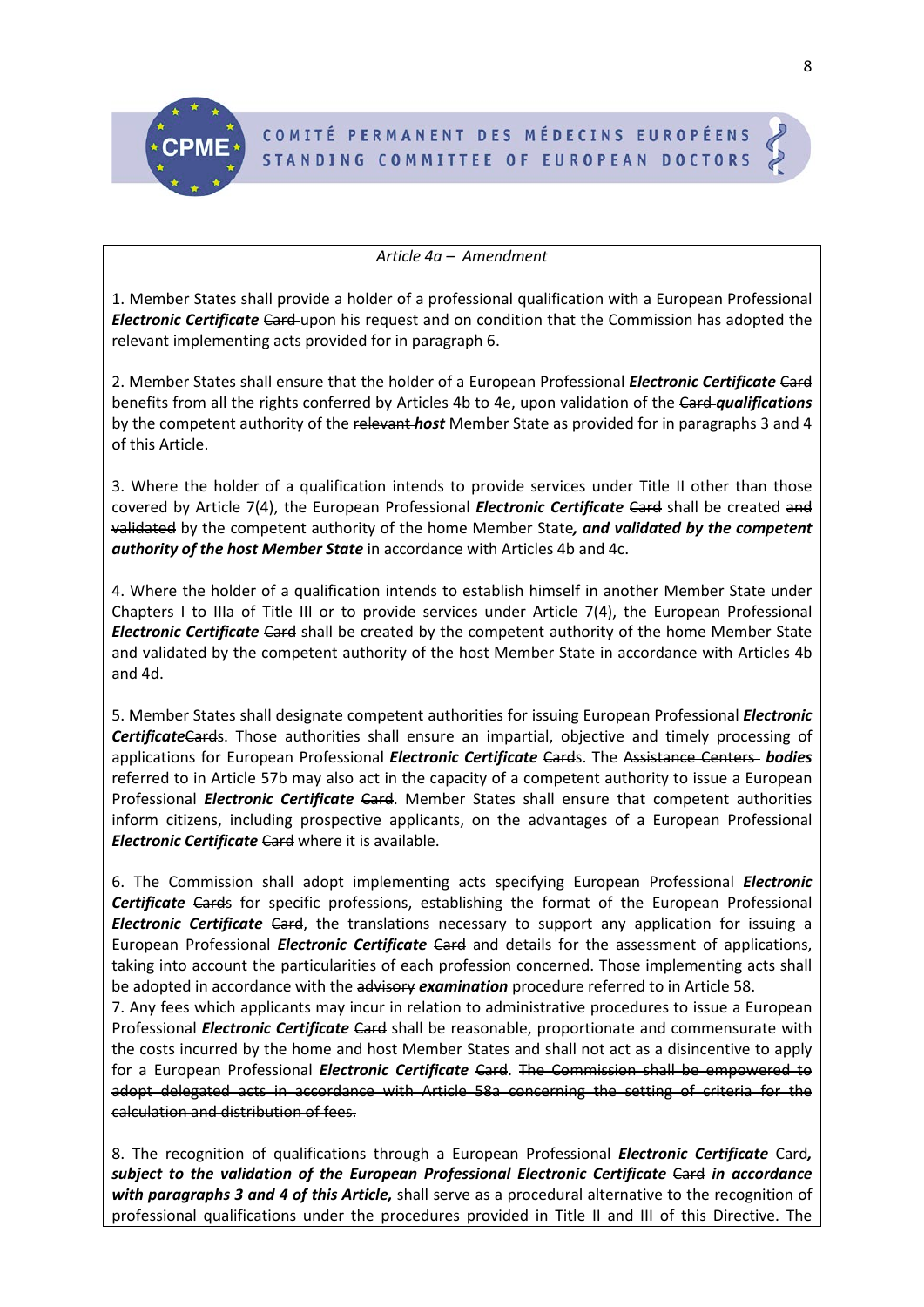

availability of a European Professional *Electronic Certificate Card* for a specific profession shall not preclude a holder of a professional qualification for that profession from seeking recognition of his qualifications under the procedures, conditions, requirements and deadlines provided for in this Directive other than those for the European Professional *Electronic Certificate* Card.

*Article 4b – Amendment*

1. The Member States shall provide that a holder of a professional qualification may apply for a European Professional *Electronic Certificate* Card by any means, including through an online tool, with the competent authority of the home Member State.

2. Applications shall be supported by the documentation required by Article 7(2) and Annex VII as appropriate. The Commission shall be empowered to adopt delegated acts in accordance with Article 58a concerning the establishment of the details of the documentation. *The certificate of current professional status shall not be more than three months old by the date on which it is submitted. The original documents or certified copies thereof must be made available to competent authorities upon request.* 

[…]

4. The Commission may *shall* adopt implementing acts specifying the technical specifications, the measures necessary to ensure integrity, confidentiality and accuracy of information contained in the European Professional *Electronic Certificate* Card and in the IMI file, the conditions and the procedures for making available a European Professional *Electronic Certificate* Card to its holder, including the possibility of downloading it or submitting updates for the file. Those implementing acts shall be adopted in accordance with the advisory *examination* procedure referred to in Article 58.

# *Article 4c – Amendment*

1. The competent authority of the home Member State shall verify the application*, endorse the qualifications of the applicant*, and create and validate a European Professional *Electronic*  **Certificate Card** within two weeks from the date it receives a complete application. It shall inform the applicant and the *transmit the European Professional Electronic Certificate to the competent authority of the* Member State in which the applicant envisages to provide services, of the *which shall within four weeks* validation of *validate* the European Professional *Electronic Certificate* Card. The transmission of the validation information to *by* the host Member States concerned shall constitute the declaration provided for in Article 7. The host Member State may not require a further declaration under Article 7 for the following two years.

2. The decision of the *host* Member State, or the absence of a decision within the period of two *four* weeks referred to in paragraph 1, shall be subject to appeal under national law.

3. If a holder of a European Professional *Electronic Certificate* Card wishes to provide services in Member States other than those initially informed pursuant to paragraph 1 or wishes to continue providing services beyond the period of two years referred to in paragraph 1, he may continue to use the European Professional *Electronic Certificate* Card referred to in paragraph 1. In those cases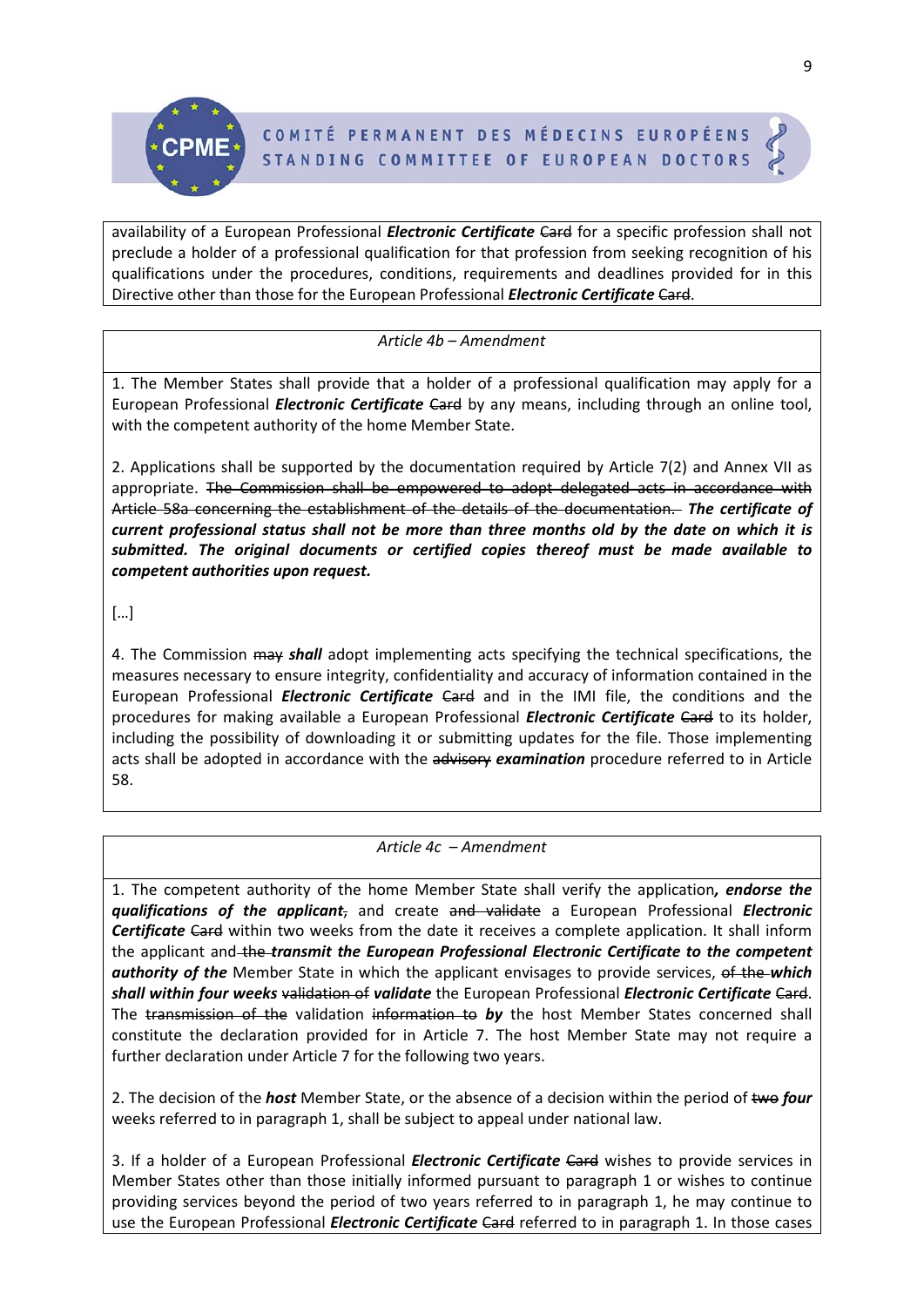

the holder of the European Professional *Electronic Certificate* Card shall make the declaration provided in Article 7 *to the relevant host Member States*.

4. The European Professional *Electronic Certificate* Card shall be valid for as long as its holder maintains the right to practice in the home Member State on the basis of the documents and information contained in the IMI file.

*5. The deletion of an IMI file following the validation of the corresponding European Professional Electronic Certificate by the host Member State shall result in the expiry of the validity of the corresponding European Professional Electronic Certificate, but shall not affect the validity of the declaration provided for in Article 7, unless there is an identified fault with the original validation process within the period of two years referred to in paragraph 1.*

*Article 4d – Amendment*

1. Upon receipt of a complete application for a European Professional *Electronic Certificate* Card, the competent authority of the home Member State shall, within two *four* weeks, verify and confirm the authenticity and validity of the submitted supporting documents, create the European Professional *Electronic Certificate Gard*, transmit it for validation to the competent authority of the host Member State and inform that authority on the corresponding IMI file. The applicant shall be informed by the home Member State of the state of the procedure.

2. In the cases referred to in Article 16, 21 and 49a, a host Member State shall decide on validation of a European Professional *Electronic Certificate* Card under paragraph 1 within one *three* month*s* as from the date of receipt of the European Professional *Electronic Certificate* Card transmitted by the home Member State. In case of justified doubts, the host Member State may request additional information from the home Member State*, including access to the original versions or certified copies of the supporting documents submitted*. That request shall not suspend the period of one month*, starting from the date of receipt of the additional information requested*. *The validation of the European Professional Electronic Certificate by the host Member State shall constitute the recognition referred to in Article 51 paragraph 2.*

3. In the cases referred to in Articles 7(4) and 14, a host Member State shall decide on whether to recognise the holder's qualifications or to subject him to compensation measures within two-three months from the date of receipt for validation of the European Professional *Electronic Certificate*  Gard transmitted by the home Member State. In case of justified doubts, the host Member State may request additional information from the home Member State*, including access to the original versions or certified copies of the supporting documents submitted*. That request shall not suspend the period of two months*, starting from the date of receipt of the additional information requested*.

4. In case the host Member State subjects the applicant to an aptitude test under Article 7(4), the applicant shall be able to provide the service within one month of the decision being taken in accordance with paragraph 3.

*5. The validation of the European Professional Electronic Certificate by the competent authority of the host Member State shall constitute the recognition of qualifications as provided in Article 7*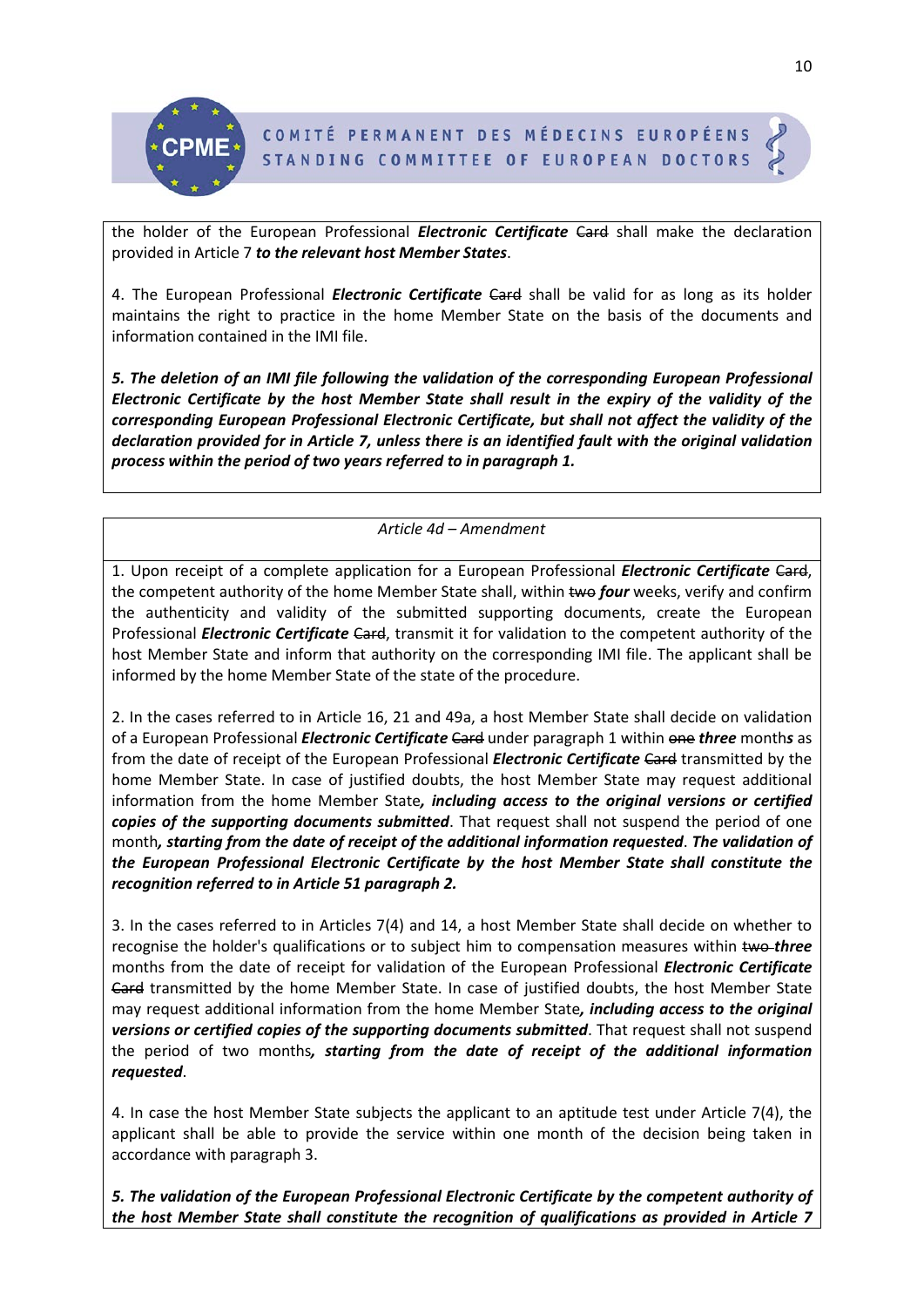

## *paragraph 4 and Article 51 paragraph 2.*

*6*. Where the host Member State fails to take a decision within the time limits set out in the paragraphs 2 and 3 or to request additional information within one month *the timelines indicated in paragraphs 2 and 3 starting* from the date of receipt of the European Professional *Electronic Certificate* Card by the home Member State, the European Professional *Electronic Certificate* Card shall be deemed to be validated by the host

Member State and to constitute recognition of the professional qualification to the regulated profession concerned in the host Member State. *This paragraph shall not apply to professions regulated under Title III Chapter III and Article 10 point b.* 

6*7*. The actions taken by the home Member State in accordance with paragraph 1 shall replace any application for recognition of professional qualifications under the national law of the host Member State.

7*8*. The decisions of the home and of the host Member State under paragraphs 1 to 5 or the absence of decision by the home Member State shall be subject to appeal under the national law of the Member State concerned. *For applications for professions regulated under Title III Chapter III and Article 10 point b, in cases in which the host Member State fails to take a decision within the time limits set out in the paragraphs 2 and 3 or to request additional information within one month from the date of receipt of the European Professional Certificate, the professional shall have the right to submit an appeal under the national law of the Member State concerned.*

*9. The deletion of an IMI file following the validation of the corresponding European Professional Electronic Certificate by the host Member State shall result in the expiry of the validity of the corresponding European Professional Electronic Certificate, but shall not affect the validity of the recognition referred to in paragraph 5 of this Article unless there is an identified fault with the original validation process.*

## *Article 4e – Amendment*

1. The competent authorities of the home and the host Member States shall update in a timely manner the corresponding IMI file with information regarding disciplinary action or criminal sanctions taken or any other serious specific circumstances which are likely to have consequences for the pursuit of *the profession for which recognition was granted and the activities comprised therein* of the holder of the European Professional *Electronic Certificate* Card under this Directive. Such updates include the deletion of information which is no longer required. The holder of the European Professional *Electronic Certificate* Card and the competent authorities involved in the corresponding IMI file shall be informed of any updates by the competent authorities concerned.

2. Access to the information in the IMI file shall be limited to the competent authorities of the home and the host Member State and the holder of the European Professional *Electronic Certificate Card* in accordance with Directive 95/46/EC of the European Parliament and of the Council.

3. Information on individual applicants shall only be processed by the relevant competent authorities of the home and the host Member State for the purposes of the European Professional *Electronic*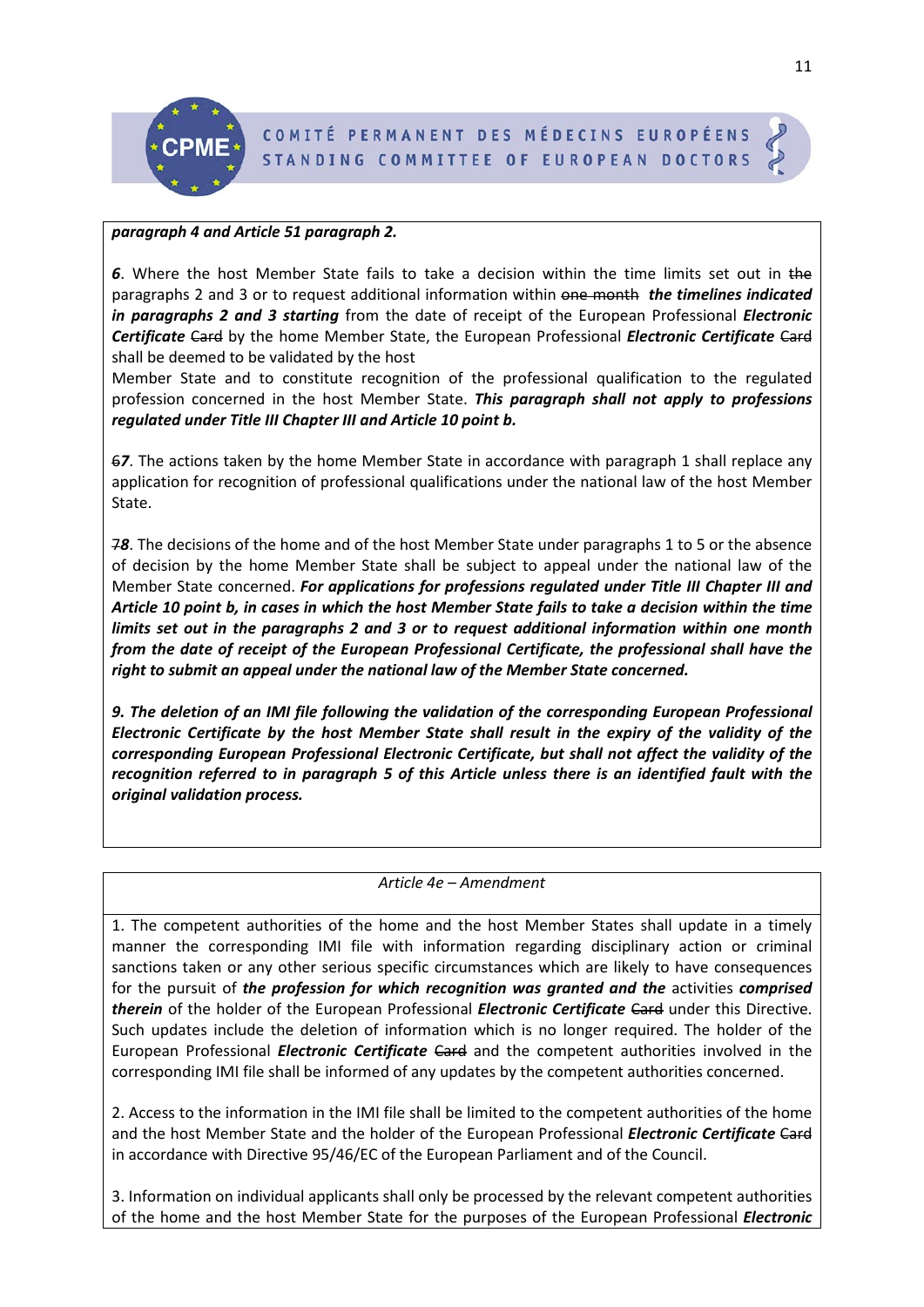

**Certificate Card in accordance with the provisions for the protection of public safety and health and** Directive 95/46/EC**.**

4. The information included in the European Professional *Electronic Certificate* Card shall be limited to the information that is necessary to ascertain its holder's right to exercise the profession for which it has been issued, in particular name, surname, date and place of birth, profession, *certificate of good repute,* applicable regime, competent authorities involved, *Electronic Certificate* card number, security features and reference to a valid proof of *photographic* identity.

5. Member States shall ensure that the holder of a European Professional *Electronic Certificate* Card has the right at any time to request the rectification, deletion and blocking of his file within the IMI system upon request and that he is informed of this right at the time of issuing the European Professional *Electronic Certificate Card*, and reminded of it every two years after the issuance of his European Professional *Electronic Certificate* Card.

# *6. The deletion of an IMI file shall result in the expiry of the validity of the European Professional Electronic Certificate. The deletion shall not affect the validity of the recognition of professional qualifications unless there is an identified fault with the original validation process.*

6*7*. In relation to the processing of personal data in the European Professional *Electronic Certificate*  Card and all files in the IMI, the relevant competent authorities of the Member States shall be regarded as controllers within the meaning of Directive 95/46/EC. In relation to its responsibilities under paragraphs 1 to 4 and the processing of personal data involved therein, the Commission shall be regarded as a controller within the meaning of Regulation (EC) No 45/2001 of the European Parliament and of the Council.

7*8*. Member States shall *may* provide that employers, customers, patients and other interested parties may verify the authenticity and validity of a European Professional *Electronic Certificate Gard* presented to them by the card *Electronic Certificate* holder without prejudice to paragraphs 2 and 3. The Commission shall adopt implementing acts specifying the conditions of access to the IMI file, the technical means and the procedures for the verification referred to in the first subparagraph. Those implementing acts shall be adopted in accordance with the advisory *examination* procedure referred to in Article 58.

# **Delegated acts**

Any delegated acts provided for in the Directive must be developed with the meaningful involvement of experts at both national and European level. In several instances, delegated acts are not the appropriate tool to specify provisions. This would apply in particular to Article 24 paragraph 4. CPME therefore calls for the following amendments:

*Recital 24 – Amendment*

In order to supplement or amend certain non-essential elements of Directive 2005/36/EC, the power to adopt acts in accordance with Article 290 of the Treaty on the Functioning of the European Union should be delegated to the Commission in respect of updating of Annex I, setting the criteria for the calculation of fees related to the European Professional Card, establishing the details of the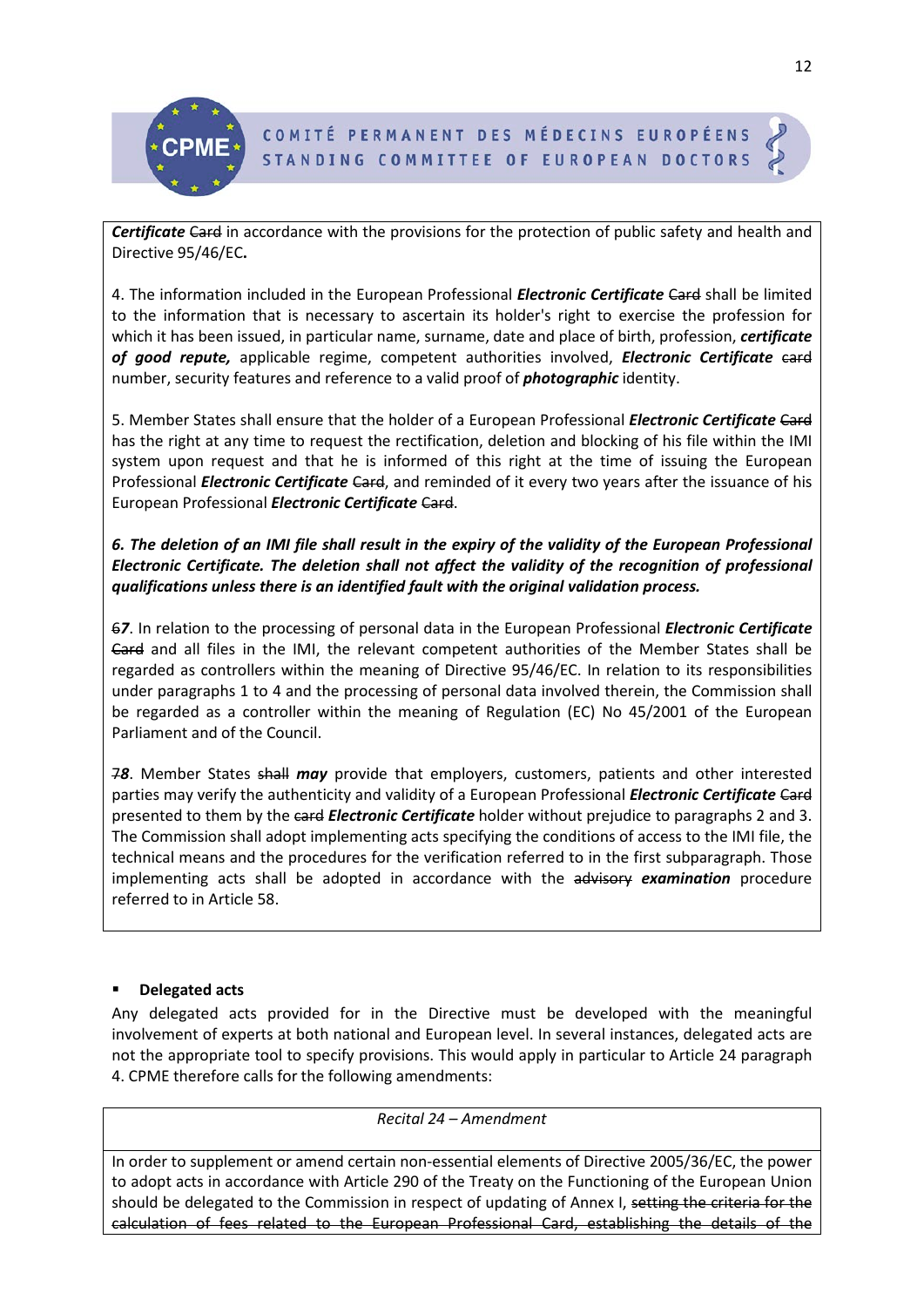documentation necessary for the European Professional Card, the adaptations of the list of activities set out in Annex IV, the adaptations of points 5.1.1 to 5.1.4, 5.2.2, 5.3.2, 5.3.3, 5.4.2, 5.5.2, 5.6.2 and 5.7.1 of Annex V, clarifying the knowledge and skills for medical doctors, nurses responsible for general care, dental practitioners, veterinary surgeons, midwives, pharmacists and architects, adapting the minimum periods of training for specialist medical trainings *referred to in 5.1.3 of Annex V* and specialist dental training *to scientific and technical progress*, the inclusion in point 5.1.3 of Annex V of new medical specialities, the amendments to the list set out in points 5.2.1, 5.3.1, 5.4.1, 5.5.1 and 5.6.1 of Annex V, inclusion in point 5.3.3 of Annex V of new dental specialities, specifying the conditions of application of common training frameworks, and specifying the conditions of application of common training tests. It is of particular importance that the Commission carries out appropriate consultations during its preparatory work, including at *experts at both European and national* level. The Commission, when preparing and drawing-up delegated acts, should ensure a simultaneous, timely, *transparent* and appropriate transmission of relevant documents to the European Parliament and to the Council.

# *Article 58a – Amendment*

1. The power to adopt delegated acts is conferred on the Commission subject to the conditions laid down in this Article.

2. The power to adopt delegated acts referred to in Articles  $3(2)$ ,  $4\frac{1}{2}$ ,  $4\frac{1}{2}$ , 20, 21a(3), 24(4), 25(5), 26(2), 31(2), 31(7), 34(2), 34(4), 35(4), 38(1), 38(4), 40(1), 40(4), 44(2), 44(4), 46(4) 49a(3) and 49b(3) shall be conferred on the Commission for an indeterminate period of time from [insert the date - date of entry into force of the amending Directive].

3. The delegation of power referred to in Articles 3(2),  $4a(7)$ ,  $4b(2)$ , 20, 21a(3), 24(4), 25(5), 26(2), 31(2), 31(7), 34(2), 34(4), 35(4), 38(1), 38(4), 40(1), 40(4), 44(2), 44(4), 46(4), 49a(3) and 49b(3) may be revoked at any time by the European Parliament or by the Council. A decision to revoke shall put an end to the delegation of the power specified in that decision. It shall take effect the day following the publication of the decision in the Official Journal of the European Union or at a later date specified therein. It shall not affect the validity of any delegated acts already in force.

4. As soon as it adopts a delegated act, the Commission shall notify it simultaneously to the European Parliament and to the Council.

5. A delegated act adopted pursuant to Articles  $3(2)$ ,  $4a(7)$ ,  $4b(2)$ ,  $20$ ,  $21a(3)$ ,  $24(4)$ ,  $25(5)$ ,  $26(2)$ , 31(2), 31(7), 34(2), 34(4), 35(4), 38(1), 38(4), 40(1), 40(4), 44(2), 44(4), 46(4), 49a(3) and 49b(3) shall enter into force only if no objection has been expressed either by the European Parliament or the Council within a period of two months of notification of that act to the European Parliament and the Council or if, before the expiry of that period, the European Parliament and the Council have both informed the Commission that they will not object. That period shall be extended by two months at the initiative of the European Parliament or of the Council.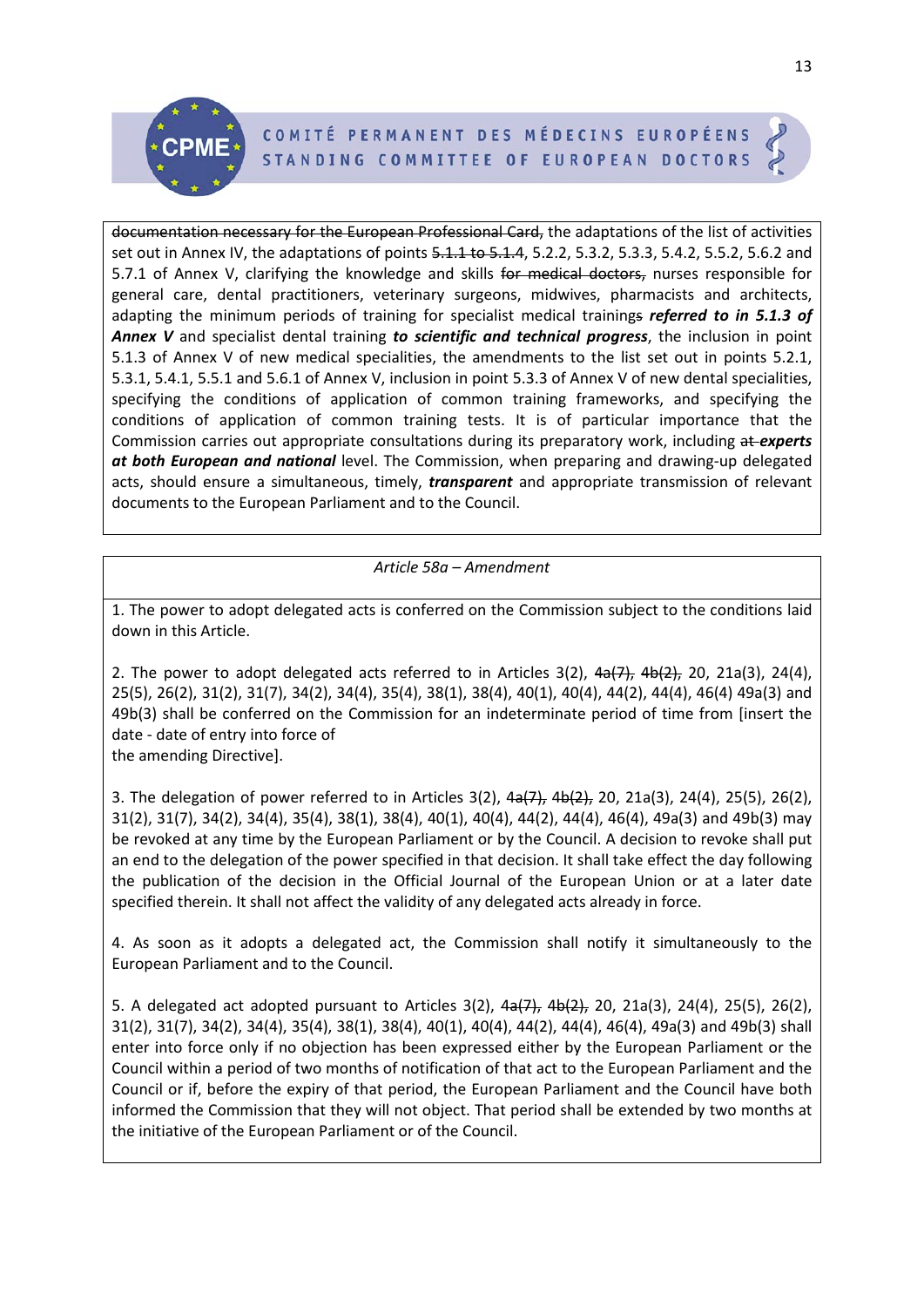# **Competent authorities**

CPME welcomes the emphasis on enhancing the role of and cooperation between competent authorities. In addition to the competences addressed by the amendments above, it is necessary to ensure that the exchange of information and documentation is safeguarded and enshrined in clear provisions.

*Article 50 paragraph 3a – Amendment*

3a. In the event of justified doubts, the host Member State may *at any time* require from the competent authorities of a Member State confirmation of the fact that the applicant is not suspended or prohibited from the pursuit of the profession as a result of serious professional misconduct or conviction of criminal offences relating to the pursuit of any of his/her professional activities.

*Article 56 – Amendment*

The competent authorities of the host and home Member States shall exchange information regarding disciplinary action or criminal sanctions taken or any other serious, specific circumstances which are likely to have consequences for the pursuit of activities under this Directive, respecting personal data protection legislation provided for in Directive 95/46/EC and Directive 2002/58/EC of the European Parliament and of the Council

# **Common training frameworks and Common training test**

For the regulation of requirements pertaining to the qualifications of doctors, it is necessary to prevent any ambiguity with the existing mechanism. CPME therefore calls for the following amendments:

*Article 49a paragraph 2 – Amendment*

2. A common training framework shall comply with the following conditions:

[…]

(e) the profession concerned is neither covered by another common training framework nor regulated already under Chapter III of Title III *or Article 10 point b*;

[…]

*Article 49b paragraph 2 – Amendment*

2. The common training test shall comply with the following conditions:

14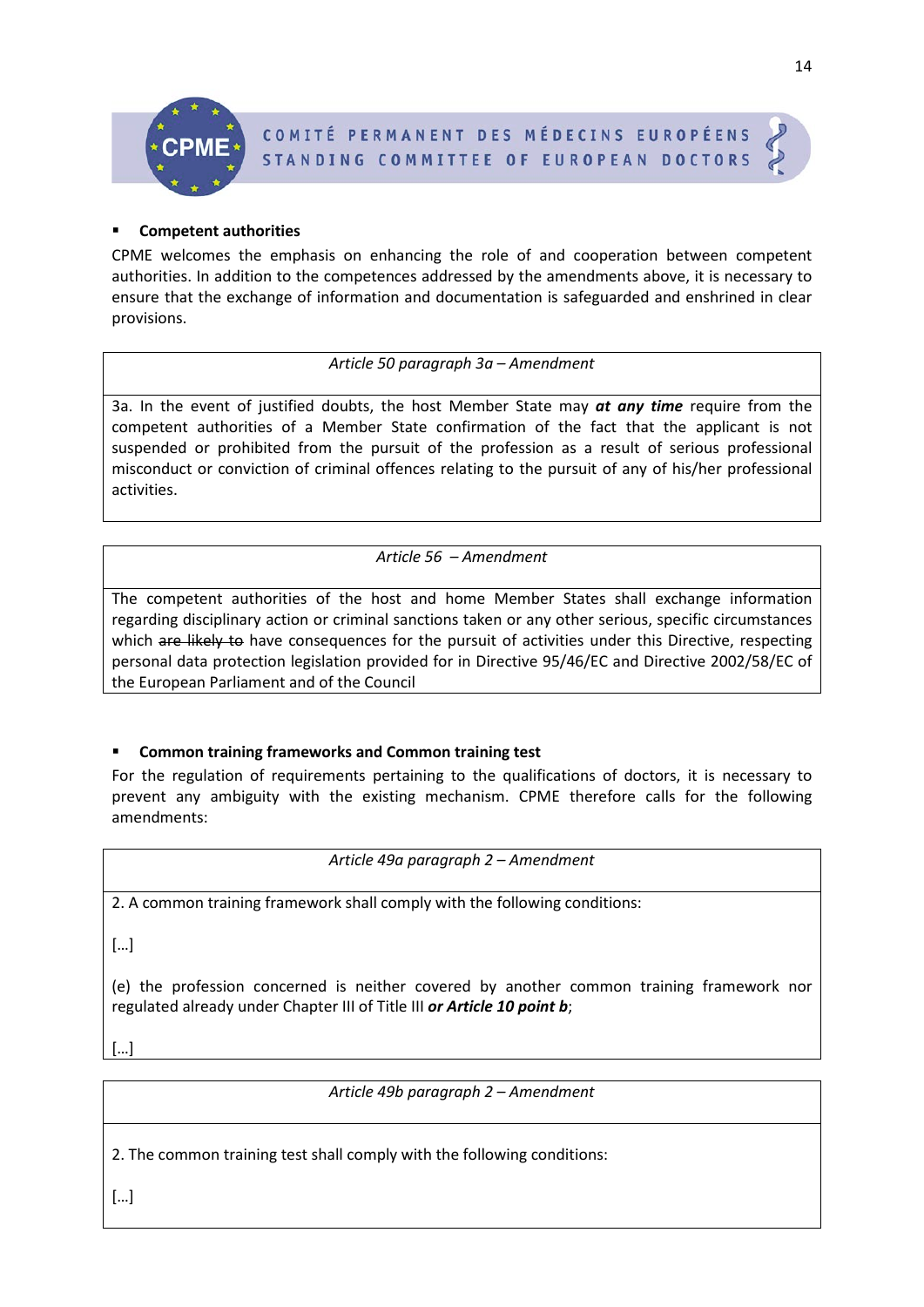

*(e) the profession concerned is not regulated already under Title III Chapter III and cases mentioned in Article 10 point b.*

# **Remunerated traineeships**

CPME welcomes the initiative to facilitate the mobility of professionals in training and supports a clarification of the corresponding provisions, in particular with regard to doctors in training. However, it is not appropriate to extend the scope of the Directive, due to the legal uncertainty caused by the insufficient definition of the term and the lack of clarity regarding the extent to which partially qualified professionals would be subject to other mechanisms established by the Directive. CPME therefore calls for the following amendments:

## *Recital 20 – Amendment*

Graduates wishing to pursue a remunerated traineeship in another Member State where such traineeship is possible should be covered by Directive 2005/36/EC in order to foster their mobility. It is also necessary to provide for the recognition of their traineeship by the home Member State. *In the case of access to a profession being dependent on completing a remunerated traineeship as a mandatory component of training, graduates may wish to pursue the remunerated traineeship in a Member State other than the home Member State in which the majority of training was completed. In such cases the home Member State should take into consideration the experience gained in the remunerated traineeship in the other Member State when granting access to the profession. For the medical profession this shall apply only in Member States that require the successful completion of a remunerated traineeship as defined by the national competent authority before being eligible to receive a licence to practice.* 

# *Article 1 – Amendment*

This Directive establishes rules according to which a Member State which makes access to or pursuit of a regulated profession in its territory contingent upon possession of specific professional qualifications (referred to hereinafter as the host Member State) shall recognise professional qualifications obtained in one or more other Member States (referred to hereinafter as the home Member State) and which allow the holder of the said qualifications to pursue the same profession there, for access to and pursuit of that profession.

This Directive also establishes rules concerning partial access to a regulated profession and access to and recognition of remunerated traineeships pursued in another Member State.

# *Article 2 paragraph 1 – Amendment*

1. This Directive shall apply to all nationals of a Member State wishing to pursue a regulated profession or a remunerated traineeship in a Member State, including those belonging to the liberal professions, other than that in which they obtained their professional qualifications, on either a selfemployed or employed basis.